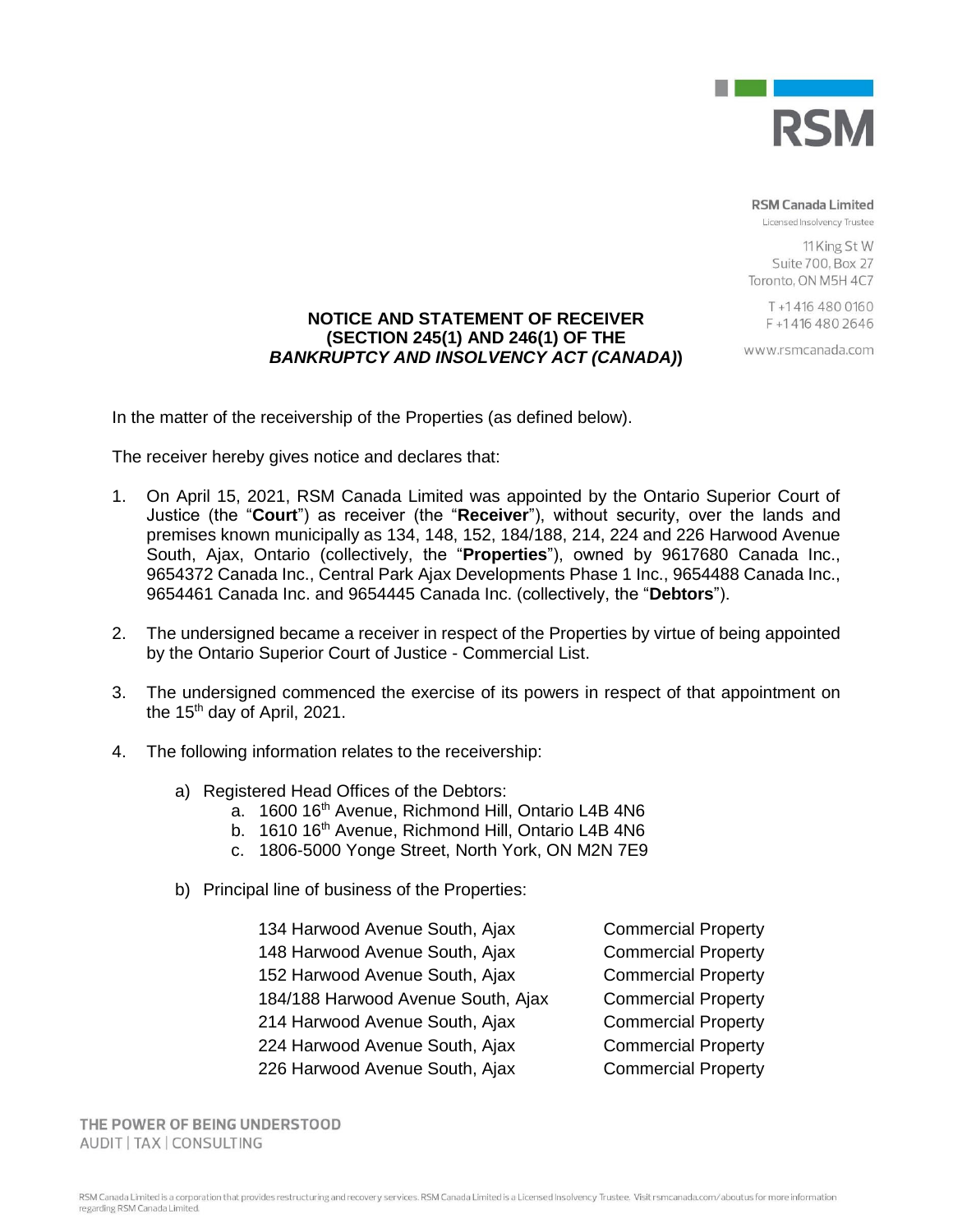c) The approximate amounts owed by the Debtors to the creditors who appear to hold a security interest on the Properties include:

| Ajax Master Holding Inc.            | \$18,500,000.00 |
|-------------------------------------|-----------------|
| 2615333 Ontario Inc.                | \$10,294,623.69 |
| Scougall Management (1987) Limited  | \$2,000,000.00  |
| The Corporation of the Town of Ajax | \$1,422,000.00  |
| My Capital Club Inc.                | \$1,300,000.00  |
| Investecs Development Inc.          | \$1,000,000.00  |

- 5. A list of creditors relating to the Properties and the amount owed to each creditor in respect of the Properties is attached. This list has been compiled from information available to the Receiver, including information provided by the secured creditor and limited enquiries by the Receiver. The information has not been audited or verified by the Receiver and may not include all creditors. The fact that persons are receiving this notice or are included on the creditors list does not mean that it has been determined that they are a creditor or that if they are a creditor, that their claim is admitted in the amount set out on that list.
- 6. The current intended plan of the Receiver, to the extent that such a plan has been determined, is to sell the Properties.
- 7. Contact person for the Receiver:

Echa Odeh RSM Canada Limited 11 King Street West Suite 700, PO Box 27 Toronto, Ontario M5H 4C7 Telephone: (647) 730-3728 Facsimile: (647) 730-1345 E-mail: [echa.odeh@rsmcanada.com](mailto:arif.dhanani@rsmcanada.com)

8. Additional information: A copy of the receivership order is posted on the Receiver's website at [http://www.rsmcanada.com/harwood-avenue-ajax.](http://www.rsmcanada.com/harwood-avenue-ajax) Other pertinent public information will be posted to this website as that information becomes available.

Dated at Toronto this 23<sup>rd</sup> day of April, 2021.

**RSM CANADA LIMITED,** in its capacity as Courtappointed Receiver of 134, 148, 152, 184/188, 214, 224 and 226 Harwood Avenue South, Ajax, Ontario, and not in its personal capacity

Per: Bryan Tanhenbaum, FCPA, FCA, FCIRP, LIT President